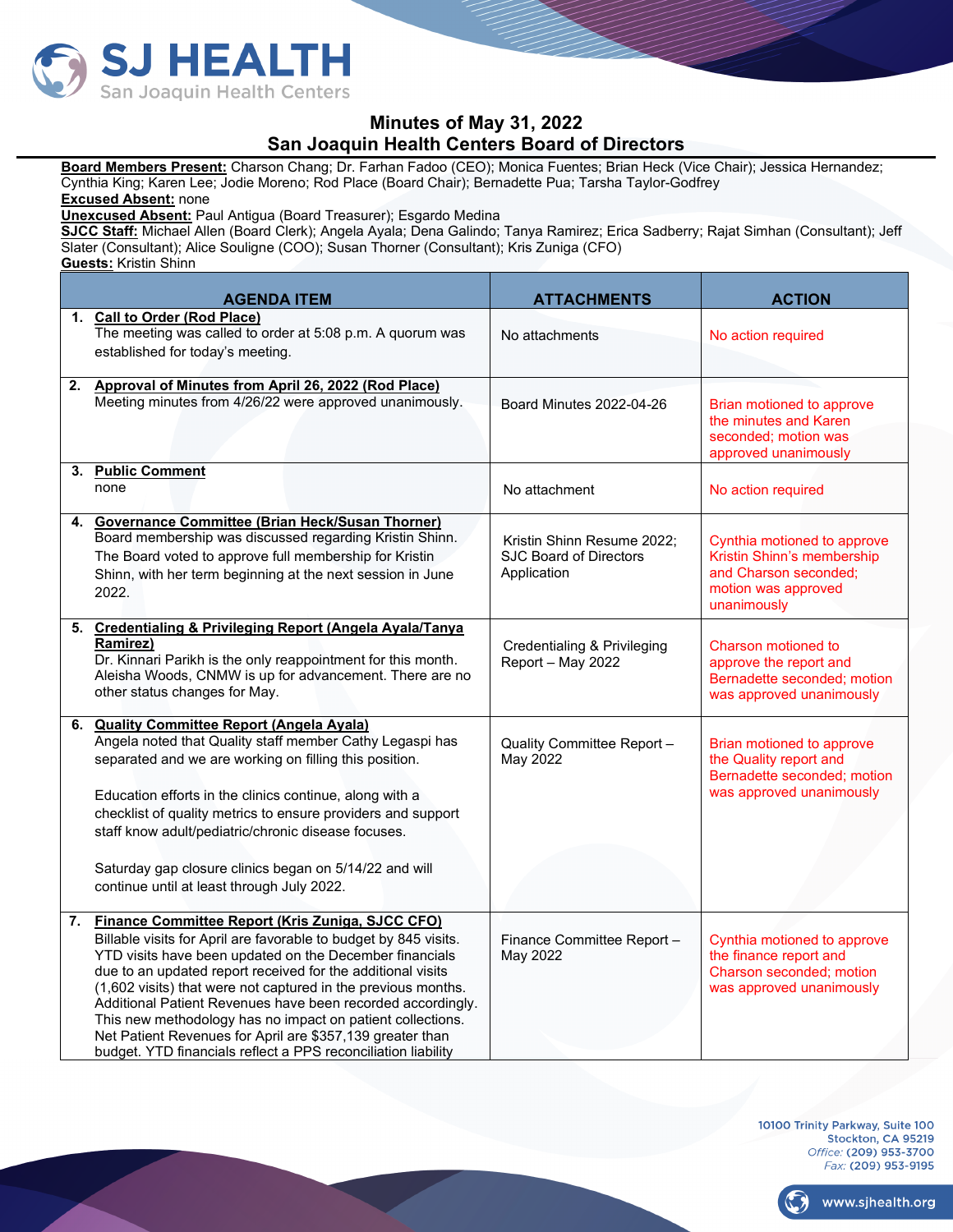

accrual of \$250,000. YTD Medi-Cal payments for \$3,531,123 have been reflected on the Balance Sheet for FY2015, FY2016, and FY2017 according to the payment plan with DHCS. YTD Income Statement includes interest expense of \$179,533 for PPS liability payments made to DHCS for FY2015, FY2016, and FY2017. YTD financials include \$8.1M payment from SJGH related to the finalization of FY2020 financial statement audit and according to the separation agreement between SJGH and SJ Health. Also, YTD financials include \$4.1 payment from SJGH related to unaudited FY2021 financial statement and according to the separation agreement between SJGH and SJ Health. YTD financials include funds transferred for \$12,486,985 to San Joaquin County as a payment for payroll and benefits paid by San Joaquin County on behalf of SJ Health from July 2021 through March 2022.

YTD Supplemental Revenue includes the recognition of estimated Quality Incentive Program revenue for \$9,971,649. Combined Grants Revenue includes revenues for Essential Access Title X, SOR2, Whole Person Care, Behavioral Health Integration, Health Net, American Rescue Plan (ARP) and other grants for \$2,081,520. Capitation and Managed Care Incentives include the YTD Capitation Revenue with an unfavorable variance to budget by \$607,668 mainly due to non-recognition of HEDIS revenue during the year. Also, Other Income includes the 340B Pharmacy Program revenue for \$1,266,785 and the program related expenses for \$834,761 are included in Supplies & Other Expenses categories on the financials. YTD financials reflect First Responder Program revenue for \$10,000. YTD Other Revenue includes revenues accrued for \$563,259 related to Purchased Services provided to SJGH by SJCC per the MOU and Interest Income of \$22,318. Total Net Operating Revenues are favorable to budget by \$2,394,435.

YTD Salaries and benefits expenses exhibit an unfavorable variance to budget of \$628,892. YTD financials include a favorable adjustment of \$533,333 to true up the estimated accrued expenses related to Residents' Salaries and Benefits and Other Expenses from July through February. Other operating expenses exhibit an unfavorable variance of \$876,541 largely due to Purchased Services with favorable variance of \$1,054,475 mainly offset by unfavorable variance in Professional Fees, Supplies, Interest and Miscellaneous Expenses \$1,931,016. An estimated expense for the Purchased Services is recorded from July through April based on the MOU.

Unaudited, as presented, Net Income of \$2,357,369 on a year-to-date basis is favorable compared to budget by \$889,002.

Operating margin is 4% against a Capital Link benchmark of >3%. Bottom line margin is 7% against a benchmark of >3%. Days cash on hand are at 89 days against a benchmark of >45 days. Days in net patient receivables is at 36 days against a benchmark of <60 days. Personnel-related expenses are at 73% against a benchmark of <70%.



10100 Trinity Parkway, Suite 100 Stockton, CA 95219 Office: (209) 953-3700 Fax: (209) 953-9195



www.sjhealth.org